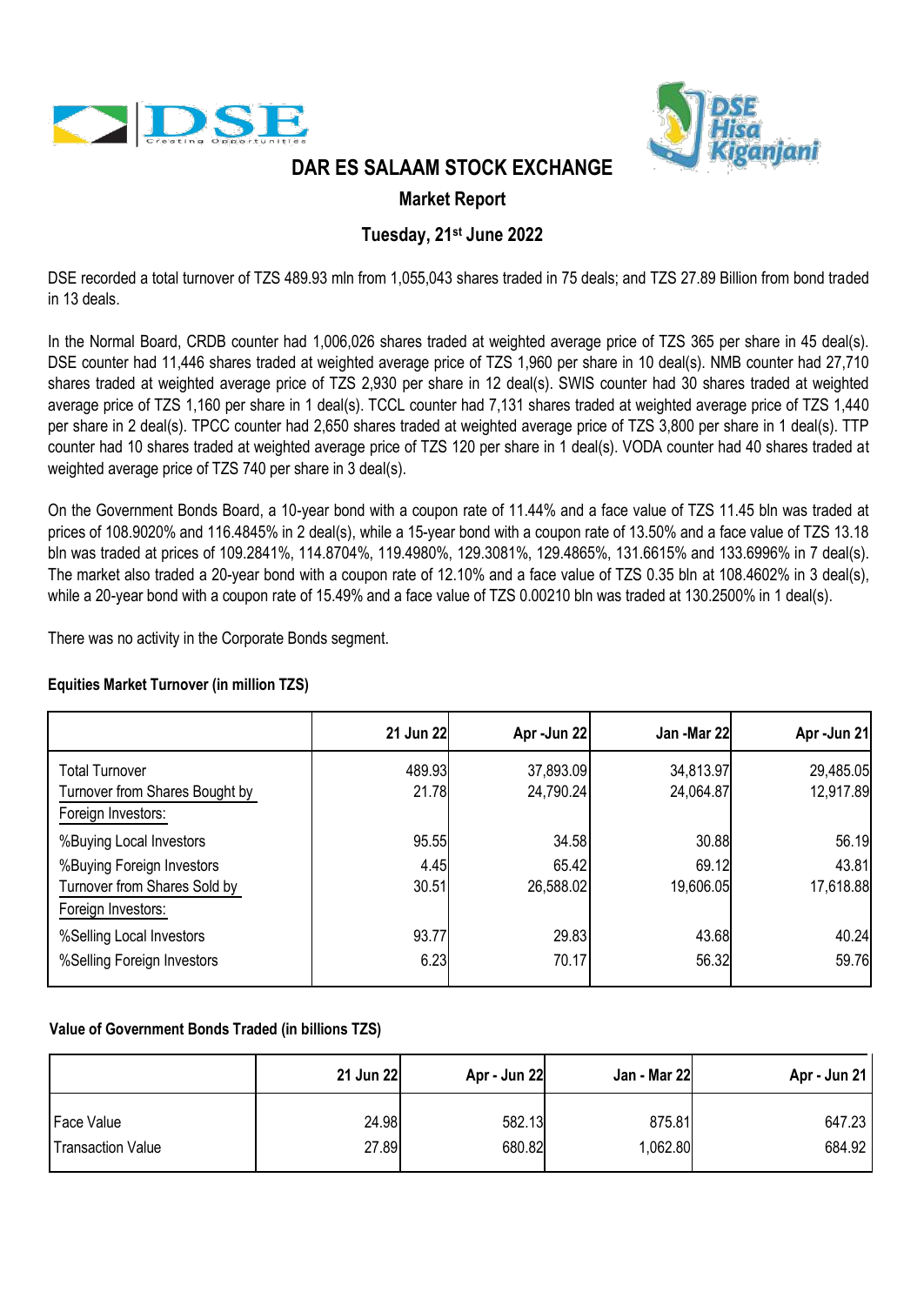## **Value of Corporate Bonds Traded (in Million TZS)**

|                          | 21 Jun 22 | Apr - Jun 22 | Jan - Mar 22 | Apr - Jun 21 |
|--------------------------|-----------|--------------|--------------|--------------|
| Face Value               |           | 10.60        | 64.00        | 416.44       |
| <b>Transaction Value</b> |           | 9.82         | 58.58        | 385.39       |

# **Key Market Indicators:**

|                                                   | 21 Jun 22 | 31 May 22 | 30 Jun 21 |
|---------------------------------------------------|-----------|-----------|-----------|
| <b>Total Market Capitalisation (TZS)</b><br>bln)  | 15,088.51 | 15,803.54 | 16,514.69 |
| Domestic Market Capitalisation<br>(TZS bln)       | 10,200.87 | 10,436.58 | 9,620.60  |
| <b>Outstanding Government Bonds</b><br>(TZS bln)  | 15,758.44 | 15,756.34 | 13,796.47 |
| <b>Outstanding Corporate Bonds (TZS)</b><br>bln)  | 113.93    | 113.93    | 128.89    |
| <b>Outstanding Sustainable Bonds</b><br>(TZS bln) | 74,27     |           | 0         |
| All Share Index (DSEI)                            | 1,810.08  | 1,895.85  | 1,985.83  |
| Tanzania Share Index (TSI)                        | 3,857.56  | 3,946.68  | 3,653.03  |
| Industrial & Allied (IA)                          | 5,035.76  | 5,086.23  | 4,987.31  |
| Banks, Finance & Investment (BI)                  | 3,271.22  | 3,500.40  | 2,655.87  |
| Commercial Services (CS)                          | 2,139.33  | 2,134.28  | 2,139.33  |
| TZS/USD (BOT Mean Rate)                           | 2,302.71  | 2,300.70  | 2,298.93  |
| TZS/KE (BOT Mean Rate)                            | 19.61     | 19.71     | 21.32     |
| TZS/GBP (BOT Mean Rate)                           | 2,825.89  | 2,907.40  | 3,179.43  |

S. MREMA For: CHIEF EXECUTIVE OFFICER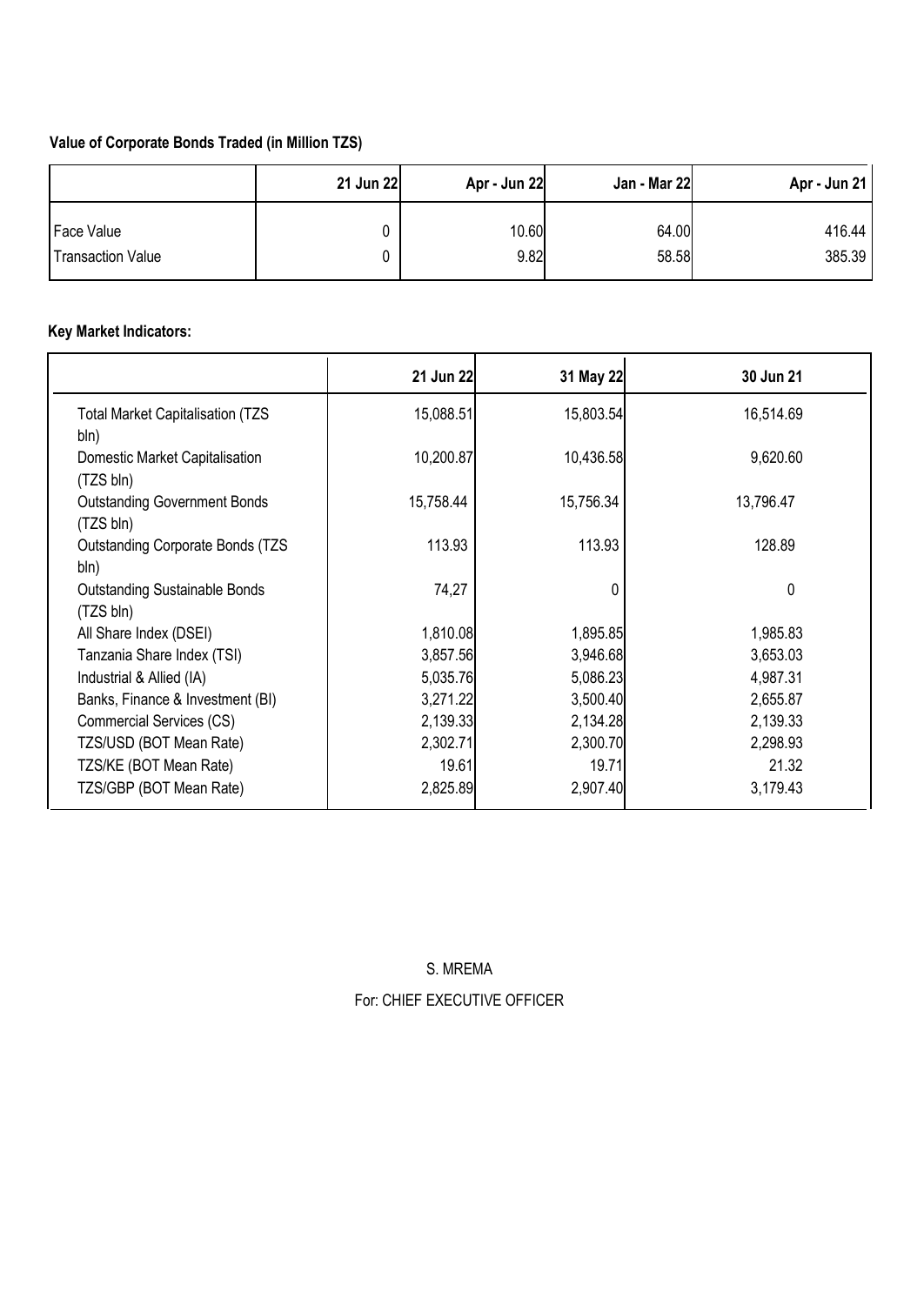



#### **Dar Es Salaam Stock Exchange**

Division:Equity & Fixed Income Markets

Box 70081, 3rd Floor, Kambarage House, 6 Ufukoni Street, Dar es Salaam

Web: www.dse.co.tz Fax: +255 22 2133849 Tel: 255 22 2123983 Email: info@dse.co.tz

#### **EQUITY DAILY PRICES DATE: 21-June-2022**

| Co.           | <b>Opening Price</b><br>(TZS) | <b>Closing Price</b><br>(TZS) | High<br>(TZS) | Low<br>(TZS) | <b>Turnover</b><br>(TZS) | Deals       | Outstanding<br><b>Bids</b> | Outstanding<br><b>Offers</b> | Volume      | <b>Market Cap (TZS)</b><br><b>Billions</b> |  |
|---------------|-------------------------------|-------------------------------|---------------|--------------|--------------------------|-------------|----------------------------|------------------------------|-------------|--------------------------------------------|--|
| CRDB          | 360                           | 365                           | 365           | 360          | 365,913,380              | 45          | 2,275                      | 496,428                      | 1,006,026   | 953.32                                     |  |
| DCB           | 190                           | 190                           | $\mathbf 0$   | $\mathbf 0$  | $\mathbf 0$              | $\mathbf 0$ | 0                          | 384,226                      | $\mathbf 0$ | 18.55                                      |  |
| DSE           | 1,940                         | 1,960                         | 2,000         | 1,900        | 22,398,840               | 10          | $\mathbf 0$                | 30                           | 11,446      | 46.70                                      |  |
| EABL          | 2,420                         | 2,320                         | 0             | $\mathbf 0$  | $\mathbf 0$              | $\mathbf 0$ | 0                          | 0                            | $\mathbf 0$ | 1,834.60                                   |  |
| <b>JATU</b>   | 345                           | 345                           | 0             | $\mathbf 0$  | 0                        | 0           | 0                          | 3,362                        | 0           | 6.88                                       |  |
| <b>JHL</b>    | 5,000                         | 5,000                         | 0             | 0            | $\mathbf 0$              | 0           | $\mathbf 0$                | 0                            | 0           | 362.36                                     |  |
| KA**          | 80                            | 80                            | 0             | $\mathbf 0$  | $\mathbf 0$              | $\mathbf 0$ | 0                          | $\mathbf 0$                  | 0           | 454.51                                     |  |
| KCB           | 730                           | 730                           | 0             | $\mathbf 0$  | $\mathbf 0$              | 0           | 0                          | 0                            | 0           | 2,168.35                                   |  |
| <b>MBP</b>    | 490                           | 490                           | 0             | 0            | $\mathbf 0$              | 0           | 0                          | 9,167                        | 0           | 12.95                                      |  |
| MCB           | 395                           | 395                           | 0             | $\mathbf 0$  | $\mathbf 0$              | $\mathbf 0$ | 0                          | 6,930                        | 0           | 24.42                                      |  |
| <b>MKCB</b>   | 780                           | 780                           | 0             | $\mathbf 0$  | $\mathbf 0$              | $\mathbf 0$ | 0                          | 250                          | 0           | 18.37                                      |  |
| <b>MUCOBA</b> | 400                           | 400                           | 0             | 0            | $\mathbf 0$              | 0           | 0                          | 0                            | 0           | 13.07                                      |  |
| <b>NICO</b>   | 350                           | 350                           | 0             | 0            | $\mathbf 0$              | $\mathbf 0$ | 15,320                     | $\mathbf 0$                  | $\mathbf 0$ | 24.21                                      |  |
| <b>NMB</b>    | 2,960                         | 2,940                         | 2,940         | 2,800        | 81,213,600               | 12          | 895                        | 0                            | 27,710      | 1,470.00                                   |  |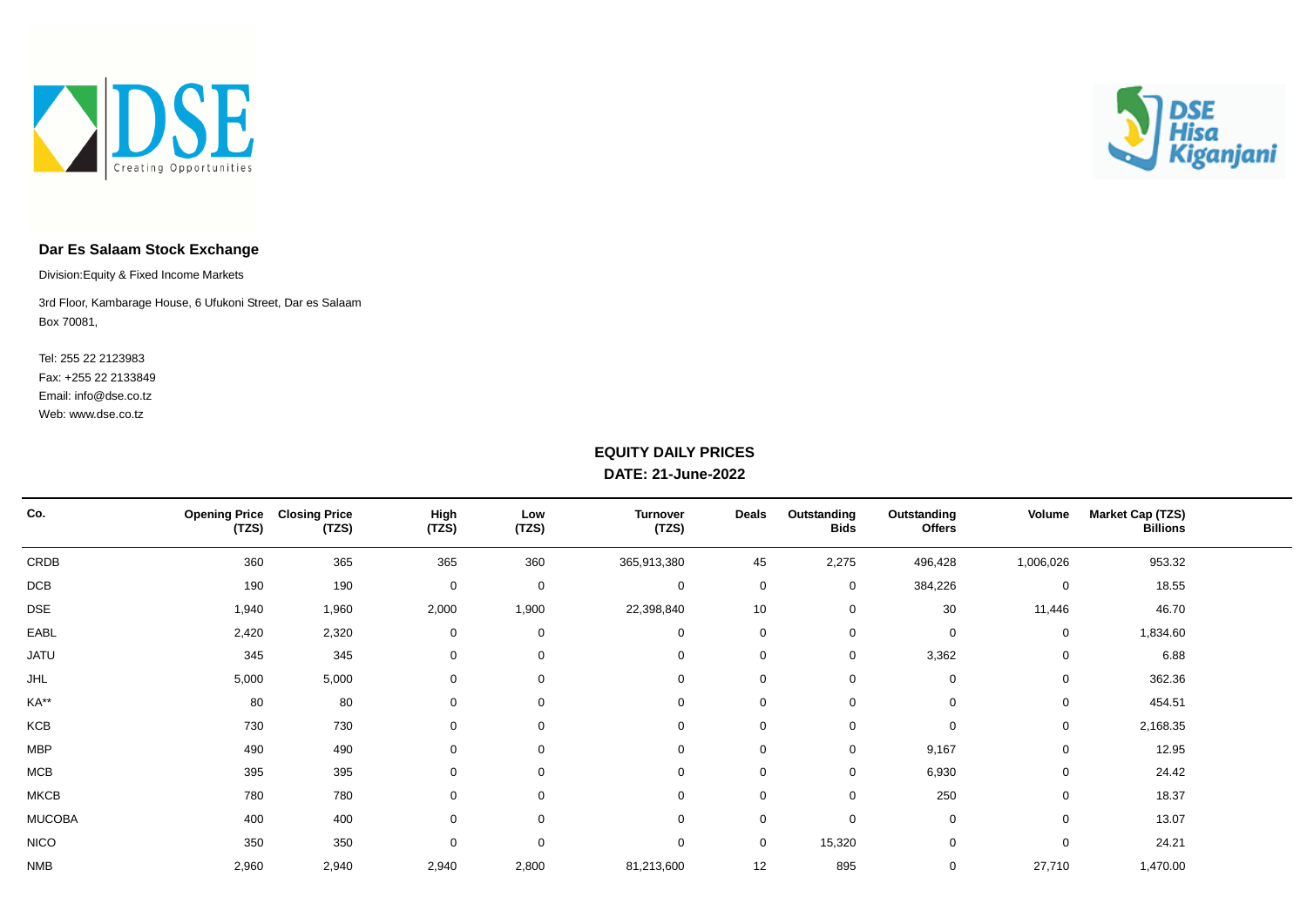| Co.          | <b>Opening Price</b><br>(TZS) | <b>Closing Price</b><br>(TZS) | High<br>(TZS)       | Low<br>(TZS)        | <b>Turnover</b><br>(TZS) | <b>Deals</b>   | Outstanding<br><b>Bids</b> | Outstanding<br><b>Offers</b> | Volume      | <b>Market Cap (TZS)</b><br><b>Billions</b> |  |
|--------------|-------------------------------|-------------------------------|---------------------|---------------------|--------------------------|----------------|----------------------------|------------------------------|-------------|--------------------------------------------|--|
| <b>NMG</b>   | 390                           | 350                           | $\mathsf{O}\xspace$ | $\mathbf 0$         | $\mathbf 0$              | $\Omega$       | $\mathbf 0$                | $\mathbf 0$                  | 0           | 65.99                                      |  |
| PAL          | 400                           | 400                           | $\mathbf 0$         | $\mathbf 0$         | $\mathbf 0$              | $\mathbf 0$    | $\mathbf 0$                | 12,490                       | 0           | 64.19                                      |  |
| <b>SWALA</b> | 450                           | 450                           | $\mathbf 0$         | $\mathbf 0$         | $\mathbf 0$              | $\mathbf 0$    | $\mathbf 0$                | 3,940                        | 0           | 47.79                                      |  |
| SWIS         | 1,120                         | 1,120                         | 1,160               | 1,160               | 34,800                   | $\overline{1}$ | 17,895                     | 2,762                        | $30\,$      | 40.32                                      |  |
| <b>TBL</b>   | 10,900                        | 10,900                        | $\mathsf{O}\xspace$ | $\mathsf{O}\xspace$ | $\mathbf 0$              | $\mathbf 0$    | $\mathbf 0$                | 39,150                       | 0           | 3,216.11                                   |  |
| <b>TCC</b>   | 17,000                        | 17,000                        | $\mathsf{O}\xspace$ | $\mathsf{O}\xspace$ | $\mathbf 0$              | $\mathbf 0$    | $\mathbf 0$                | 16,187                       | 0           | 1,700.00                                   |  |
| <b>TCCL</b>  | 1,460                         | 1,440                         | 1,440               | 1,440               | 10,268,640               | $\overline{2}$ | 2,869                      | 23,865                       | 7,131       | 91.69                                      |  |
| <b>TICL</b>  | 285                           | 285                           | $\mathbf 0$         | $\mathbf 0$         | $\mathbf 0$              | $\mathbf 0$    | $\mathbf 0$                | 130,287                      | 0           | 20.83                                      |  |
| <b>TOL</b>   | 550                           | 550                           | $\mathbf 0$         | $\mathbf 0$         | $\mathbf 0$              | $\mathbf 0$    | $\mathbf 0$                | $\mathbf 0$                  | 0           | 32.55                                      |  |
| <b>TPCC</b>  | 3,700                         | 3,700                         | 3,800               | 3,800               | 10,070,000               | $\overline{1}$ | 9,567                      | $\mathbf 0$                  | 2,650       | 665.72                                     |  |
| <b>TTP</b>   | 120                           | 120                           | 120                 | 120                 | 1,200                    |                | $\mathbf 0$                | 5,550                        | 10          | 2.24                                       |  |
| USL          | 5                             | 5                             | $\mathbf 0$         | $\mathbf 0$         | $\mathbf 0$              | $\Omega$       | 0                          | $\mathbf 0$                  | $\mathbf 0$ | 1.82                                       |  |
| VODA         | 770                           | 770                           | 740                 | 740                 | 29,600                   | 3              | $\mathbf 0$                | 145,636                      | 40          | 1,724.80                                   |  |
| YETU         | 510                           | 510                           | $\mathbf 0$         | $\mathsf 0$         | 0                        | $\mathbf 0$    | $\mathbf 0$                | 10                           | 0           | 6.18                                       |  |
| <b>Total</b> |                               |                               |                     |                     | 489,930,060              | 75             |                            |                              | 1,055,043   | 15,088.51                                  |  |

*\*\* Kenya Airways PLC (KA) suspension from trading on its Primary Market at the Nairobi Securities Exchange (NSE) has been extended from 5th January, 2022 to 5th January, 2023. Meanwhile, KA shares have also been suspended from trading at the DSE from 6th July, 2020 as per rule 57(1) and (2) of the DSE Rules, 2016.*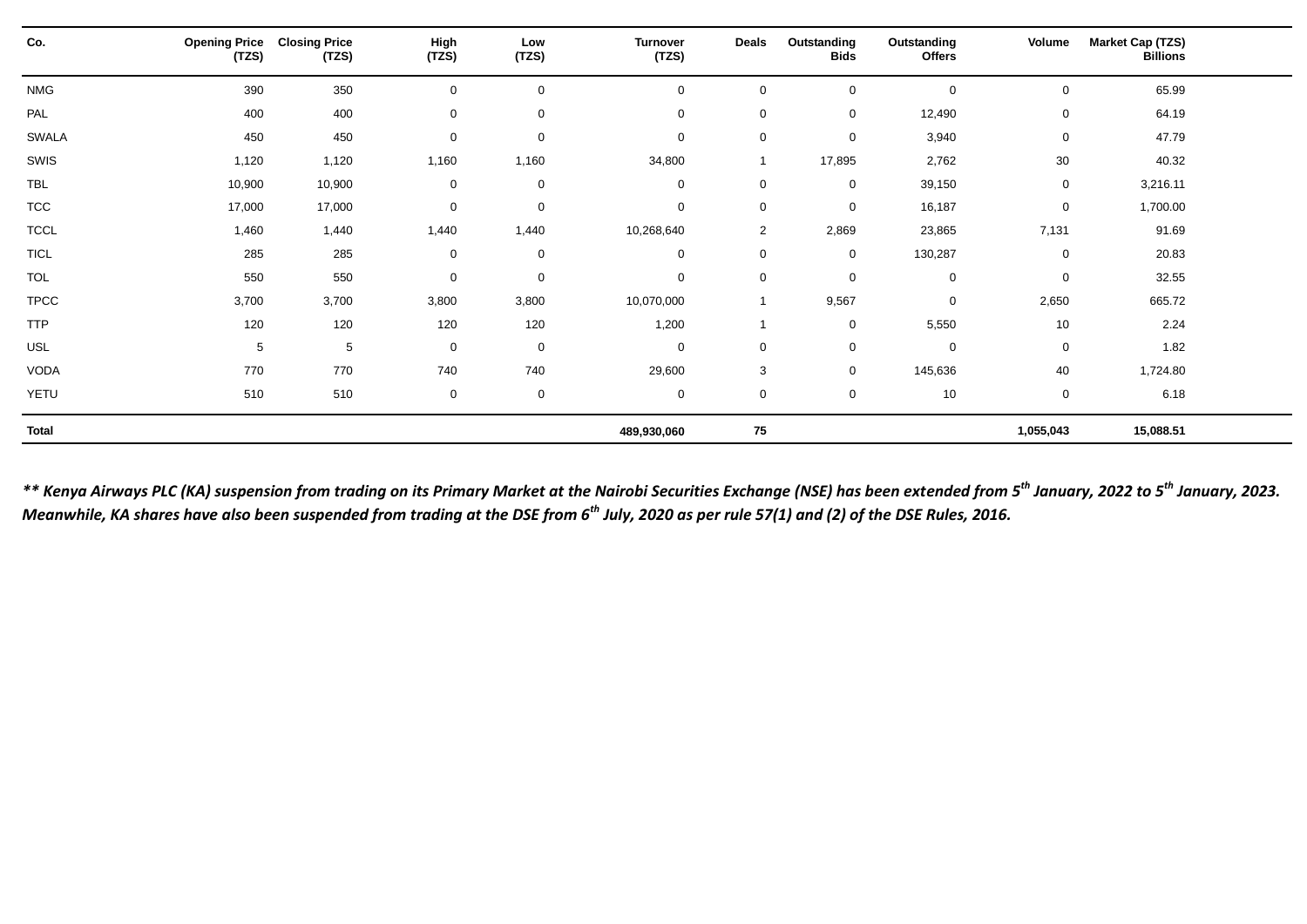



#### **Dar Es Salaam Stock Exchange**

Division:Equity & Fixed Income Markets

Box 70081, 3rd Floor, Kambarage House, 6 Ufukoni Street, Dar es Salaam

Web: www.dse.co.tz Fax: +255 22 2133849 Tel: 255 22 2123983 Email: info@dse.co.tz

#### **Daily Price Information**

| <b>Trade Date</b> | Bond No. | Term<br>(Years) | Coupon Issue Date<br>(%) | <b>Maturity Date</b> | Amount<br>(Bln TZS) | <b>Deals</b> | Price<br>(%) | Yield   |
|-------------------|----------|-----------------|--------------------------|----------------------|---------------------|--------------|--------------|---------|
| 21/06/2022        | 409      | 15              | 13.50 23/12/2015         | 23/12/2030           | 0.68600             |              | 133.6996     | 8.9018  |
| 21/06/2022        | 419      | 15              | 13.50 12/05/2016         | 12/05/2031           | 0.63600             |              | 129.3081     | 8.8961  |
| 21/06/2022        | 432      | 15              | 13.50 29/09/2016         | 29/09/2031           | 0.30000             |              | 131.6615     | 8.9012  |
| 21/06/2022        | 437      | 15              | 13.50 08/12/2016         | 08/12/2031           | 0.39050             |              | 129.4865     | 9.0790  |
| 21/06/2022        | 447      | 15              | 13.50 27/04/2017         | 27/04/2032           | 0.50000             |              | 119.4980     | 10.6093 |
| 21/06/2022        | 447      | 15              | 13.50 27/04/2017         | 27/04/2032           | 0.66400             |              | 114.8704     | 11.3152 |
| 21/06/2022        | 452      | 10              | 11.44 08/06/2017         | 08/06/2027           | 1.45000             |              | 116.4845     | 7.5011  |
| 21/06/2022        | 513      | 20              | 15.49 01/08/2019         | 01/08/2039           | 0.00210             |              | 130.2500     | 12.0909 |
| 21/06/2022        | 559      | 10              | 11.44 24/03/2021         | 25/03/2031           | 10.00000            |              | 108.9020     | 10.3506 |
| 21/06/2022        | 574      | 15              | 13.50 28/10/2021         | 28/10/2036           | 10.00000            |              | 109.2841     | 12.3890 |
| 21/06/2022        | 576      | 20              | 12.10 14/04/2022         | 14/04/2042           | 0.10000             |              | 108.4602     | 9.6147  |
| 21/06/2022        | 576      | 20              | 12.10 14/04/2022         | 14/04/2042           | 0.10000             |              | 108.4602     | 9.6147  |
| 21/06/2022        | 576      | 20              | 12.10 14/04/2022         | 14/04/2042           | 0.15000             |              | 108.4602     | 9.6147  |
| Total             |          |                 |                          |                      | 24.97860            | 13           |              |         |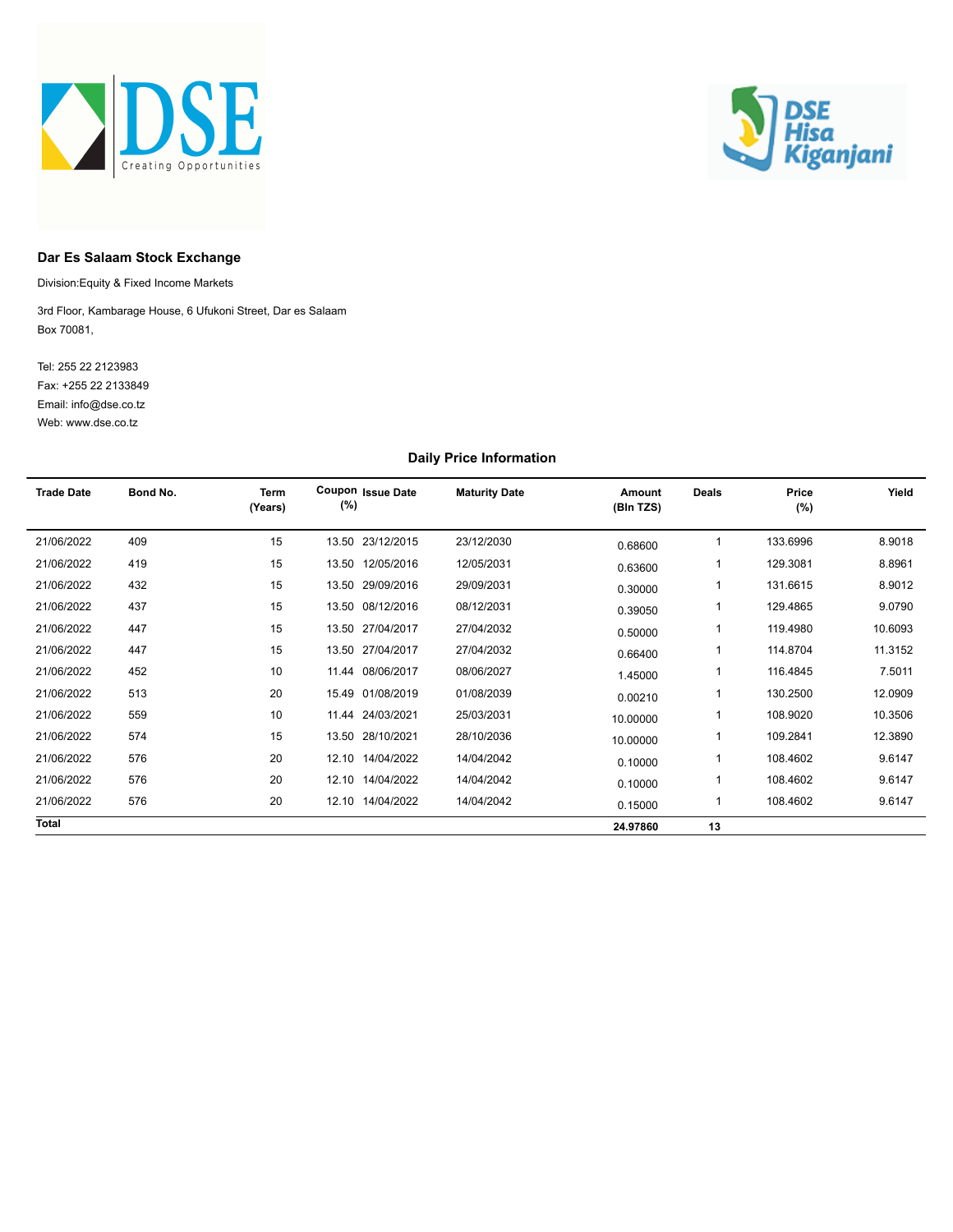#### **Dar Es Salaam Stock Exchange**

Division:Equity & Fixed Income Markets

Box 70081, 3rd Floor, Kambarage House, 6 Ufukoni Street, Dar es Salaam

Web: www.dse.co.tz Fax: +255 22 2133849 Tel: 255 22 2123983 Email: info@dse.co.tz

# **YIELD CURVE REPORT**

| <b>Benchmark</b> | <b>Maturity</b> | <b>Buy Rate</b> | Sell Rate | <b>Benchmark Rate</b> | <b>Trade Date</b>     |
|------------------|-----------------|-----------------|-----------|-----------------------|-----------------------|
| 2 Year           |                 |                 |           |                       |                       |
| GOVB             | 2 Year          | 6.50            | 4.50      | 5.75                  | 2022-06-21 11:00:39AM |
| GOVB             | 2 Year          | 6.00            | 5.50      | 5.75                  | 2022-06-21 1:40:25PM  |
| 5 Year           |                 |                 |           |                       |                       |
| GOVB             | 5 Year          | 7.70            | 5.70      | 7.25                  | 2022-06-21 11:00:54AM |
| GOVB             | 5 Year          | 7.50            | 7.00      | 7.25                  | 2022-06-21 1:40:35PM  |
| 7 Year           |                 |                 |           |                       |                       |
| GOVB             | 7 Year          | 9.90            | 7.90      | 8.25                  | 2022-06-21 11:01:02AM |
| GOVB             | 7 Year          | 8.50            | 8.00      | 8.25                  | 2022-06-21 1:40:45PM  |
| 10 Year          |                 |                 |           |                       |                       |
| GOVB             | 10 Year         | 11.00           | 9.00      | 9.75                  | 2022-06-21 11:01:10AM |
| GOVB             | 10 Year         | 10.00           | 9.50      | 9.75                  | 2022-06-21 1:40:55PM  |
| 15 Year          |                 |                 |           |                       |                       |
| GOVB             | 15 Year         | 12.50           | 10.50     | 10.75                 | 2022-06-21 11:01:18AM |
| GOVB             | 15 Year         | 11.00           | 10.50     | 10.75                 | 2022-06-21 1:41:06PM  |
| 20 Year          |                 |                 |           |                       |                       |
| GOVB             | 20 Year         | 13.00           | 11.00     | 11.76                 | 2022-06-21 11:01:25AM |
| GOVB             | 20 Year         | 12.00           | 11.52     | 11.76                 | 2022-06-21 1:41:17PM  |
| 25 Year          |                 |                 |           |                       |                       |
| GOVB             | 25 Year         | 13.50           | 11.50     | 12.75                 | 2022-06-21 11:01:34AM |
| GOVB             | 25 Year         | 13.00           | 12.50     | 12.75                 | 2022-06-21 1:41:29PM  |